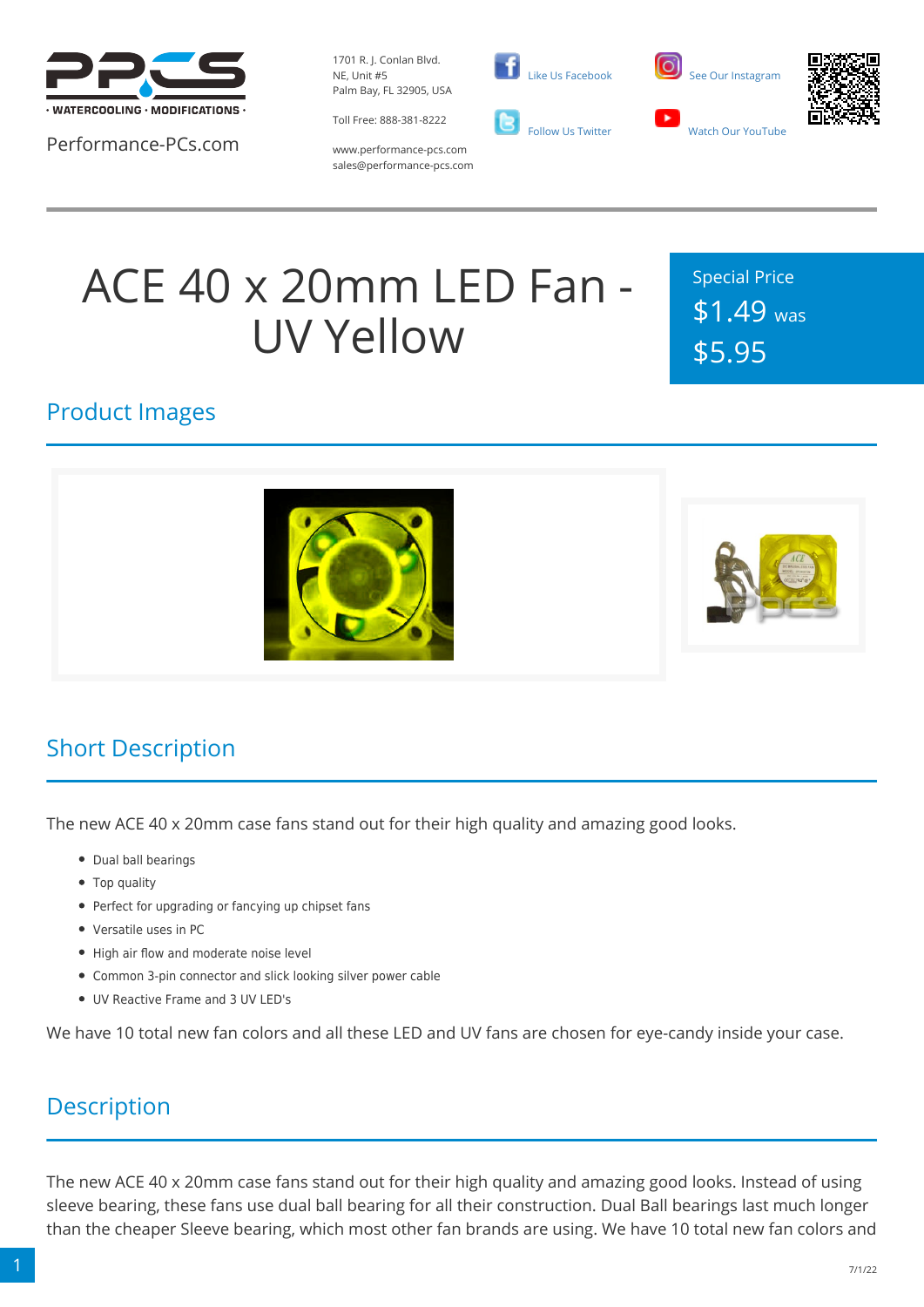all these LED and UV fans are chosen for eye-candy inside your case. The plastic frames are either UV colored or a smoky clear and have a much nicer look than others in the market. These are a also real quite when used with a fan controller, or a 7V, or 9V adapter cable.

#### Features

- Dual ball bearings
- Top quality
- Perfect for upgrading or fancying up chipset fans
- Versatile uses in PC
- High air flow and moderate noise level
- Common 3-pin connector and slick looking silver power cable
- UV Reactive Frame and 3 UV LED's

### Specifications